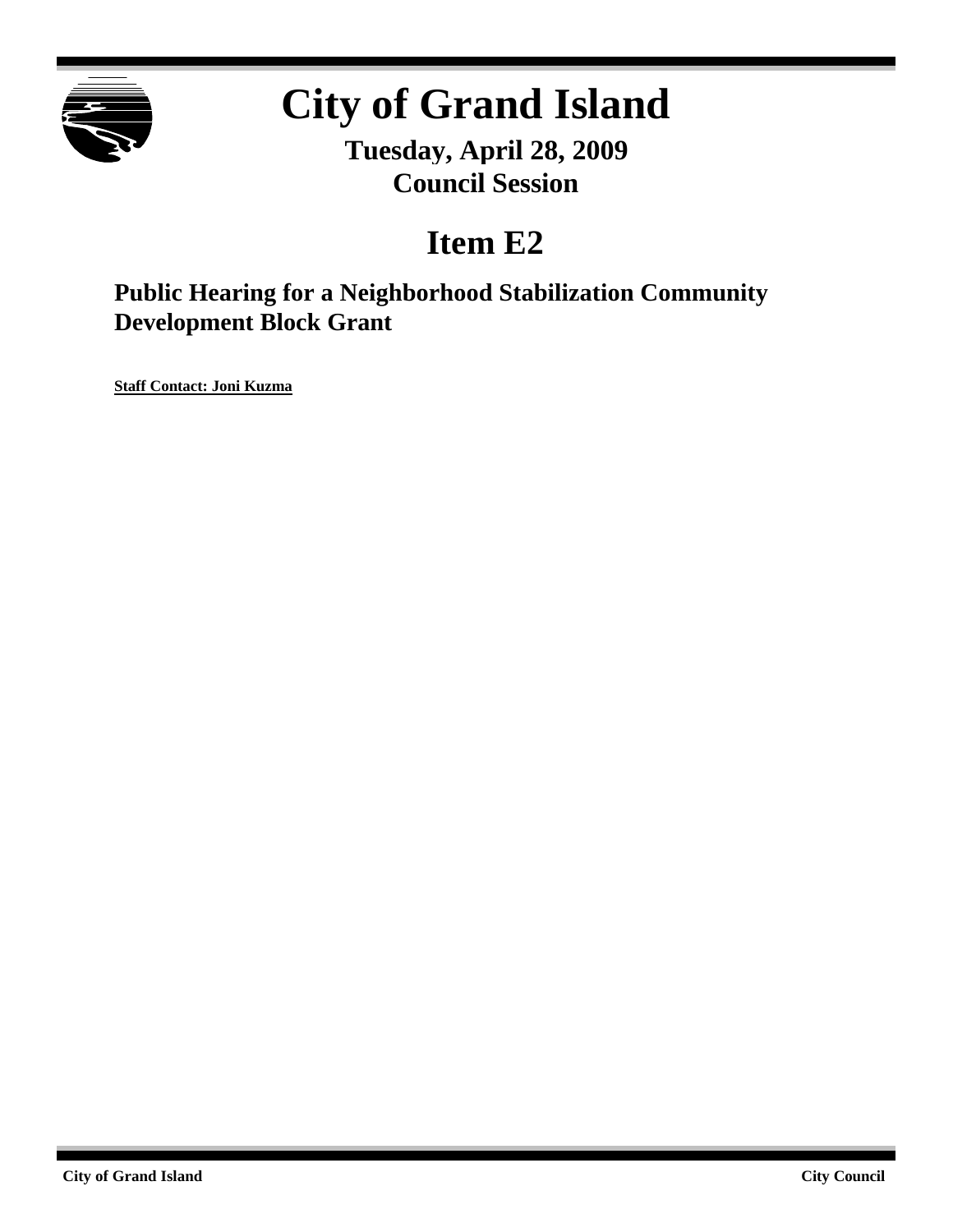## **Council Agenda Memo**

| <b>From:</b>            | Joni Kuzma, Community Development Administrator                                                               |  |
|-------------------------|---------------------------------------------------------------------------------------------------------------|--|
| <b>Council Meeting:</b> | April 28, 2009                                                                                                |  |
| Subject:                | <b>Public Hearing on Community Development Block Grant</b><br><b>Neighborhood Stabilization Program Grant</b> |  |
| Item $#$ :              | $E-2 & G-4$                                                                                                   |  |
| Presenter $(s)$ :       | Joni Kuzma, Community Development                                                                             |  |

#### **Background**

The Office of Housing and Urban Development has allocated \$19.6 million of stimulus money to the State of Nebraska for a Community Development Block Grant (CDBG) Neighborhood Stabilization Program (NSP). Grants are available to local units of government and non-profit agencies for the following eligible activities:

- Establish financing mechanisms for purchase and redevelopment of foreclosed homes and residential properties.
- Purchase and rehabilitate homes and residential properties abandoned or foreclosed upon, in order to sell, rent, or redevelop such homes and properties.
- Demolish blighted structures;
- Redevelop demolished or vacant properties.

The Housing and Economic Recovery Act, 2008 (HERA) preempts regular Community Development Block Grant national objectives and directs that all funds be used to benefit individuals at or below 120% of the area median income.

All project activities must meet one of the approved NSP national objectives:

- 1. **LMMH National Objective:** Provides or improves permanent residential structures that will be occupied by a household whose income is at or below 120% of area median income.
- 2. **LMMA National Objective:** Serves an area in which at least 51% of the residents have incomes at or below 120% of the area median income (applies only to the demolition of blighted structures with no NSP redevelopment activities).
- 3. **LMMJ National Objective:** Creates or retains jobs for persons whose household income are at or below 120% of the median income.
- 4. **LMMC National Objective:** Serves a limited clientele (defined as providing shelter for persons having special needs such as homeless shelters; convalescent homes; hospitals;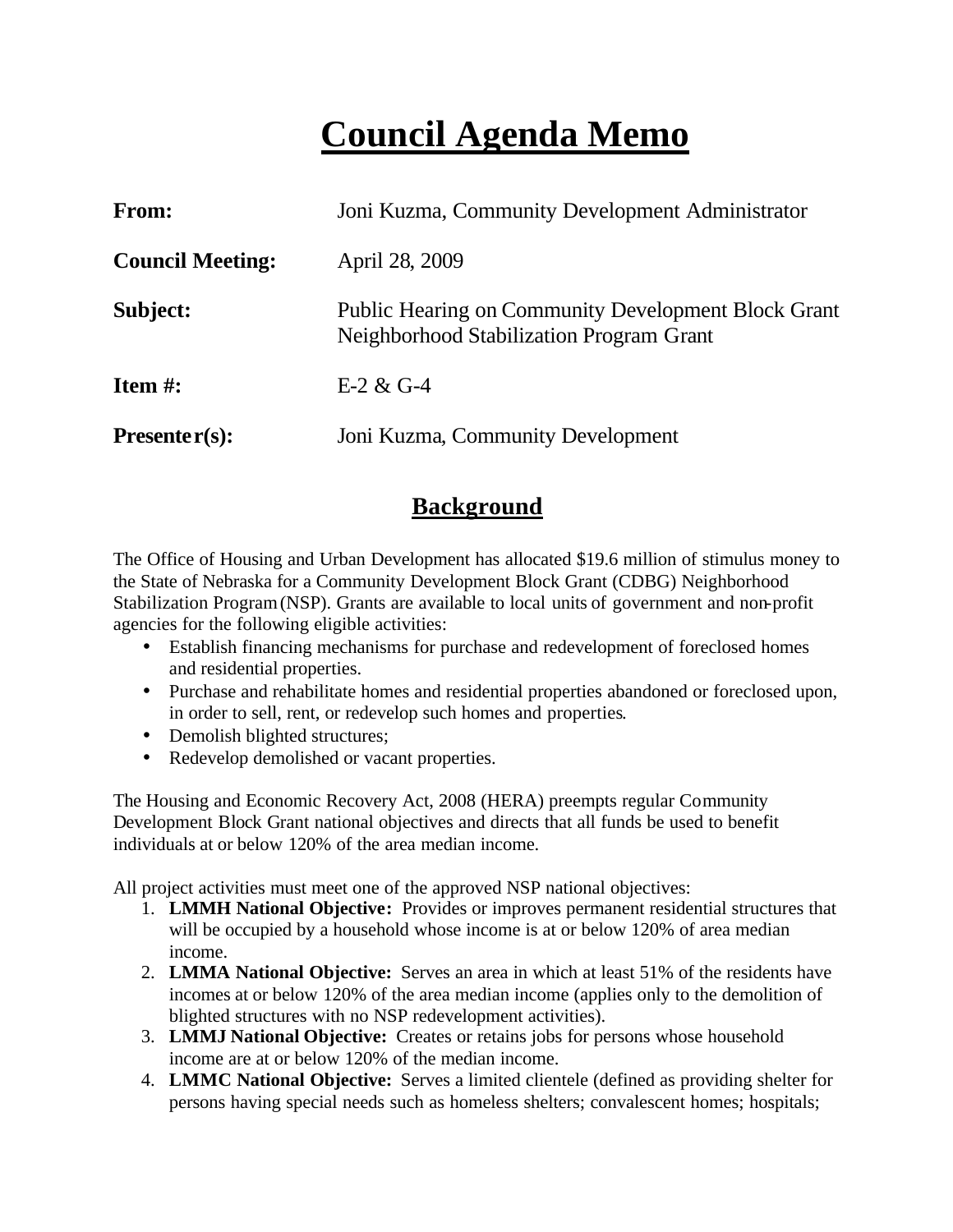nursing homes; battered spouse shelters; halfway houses for run-away children, drug offenders, or parolees; group homes for mentally retarded persons; and temporary housing for disaster victims) whose incomes are at or below 120% of the area median income.

| <b>Need</b>    | Geographic Area                      | <b>Proposed Amount of NSP</b> | <b>Proposed uses</b>              |
|----------------|--------------------------------------|-------------------------------|-----------------------------------|
| <b>Level</b>   |                                      | <b>Funds to be Awarded</b>    |                                   |
|                | Douglas and Sarpy Counties           | \$6,432,000                   | (A) Establishing financing        |
| 2              | <b>Lancaster County</b>              | \$4,000,000                   | mechanisms for purchase and       |
| 3              | Cass, Hall, and Washington counties  | \$3,000,000                   | redevelopment of foreclosed       |
| $\overline{4}$ | Dakota, Red Willow, Saunders, and    | \$2,500,000                   | homes and residential properties; |
|                | <b>Scotts Bluff counties</b>         |                               | (B) Purchasing and rehabilitating |
| 5              | Adams, Antelope, Buffalo, Burt,      | \$2,100,000                   | homes and residential properties  |
|                | Chase, Cheyenne, Clay, Colfax,       |                               | abandoned or foreclosed;          |
|                | Cuming, Dawes, Dawson, Dixon,        |                               | (D) Demolishing blighted          |
|                | Dodge, Franklin, Gage, Garfield,     |                               | structures; or                    |
|                | Hamilton, Harlan, Holt, Howard,      |                               | (E) Redeveloping demolished or    |
|                | Jefferson, Johnson, Kearney, Keith,  |                               | vacant properties                 |
|                | Kimball, Loup, Madison, Merrick,     |                               |                                   |
|                | Nemaha, Nuckolls, Otoe, Perkins,     |                               |                                   |
|                | Phelps, Pierce, Platte, Polk,        |                               |                                   |
|                | Richardson, Saline, Seward, Stanton, |                               |                                   |
|                | Thayer, and Thurston counties        |                               |                                   |
|                | Subrecipient (NDED grantee)          | \$784,000                     | General Administration            |
|                | <b>State Administration</b>          | \$784,000                     | N/A                               |

The distribution of funds is as follows:

The Counties encompassing Lincoln and Omaha receive a "set aside" allocation and do not have to compete for funding. Hall County rated  $3<sup>rd</sup>$  in need level for funding based on zip code areas 68801 and 68803 and are competing with Cass and Washington Counties for \$3,000,000. Counties in need levels 4 and 5 will all apply competitively against one another. Grant applications are due May 6, 2009, with an anticipated Release of Funds date of October 30, 2009. All funds have to be expended within two years of the October award date. No cash match is required.

As with all CDBG grants, a public hearing is required prior to submission of an application to the Nebraska Department of Economic Development to solicit public comment and input into the proposed project and grant application. A legal notice was published in the April 18, 2009 Grand Island Independent with notice of this council meeting and contact information for written comments.

#### **Discussion**

Hall County is eligible in category 3 and is considered an Area of Greatest Need based on the average per month foreclosures by zip code area (68801/68803). Grand Island is applying for \$993,712, which includes funding for property acquisition, demolition, redevelopment of new housing, housing administration, and general administration. The project proposes to acquire and demolish up to six (6) blighted structures. To qualify as blighted, a structure must meet a